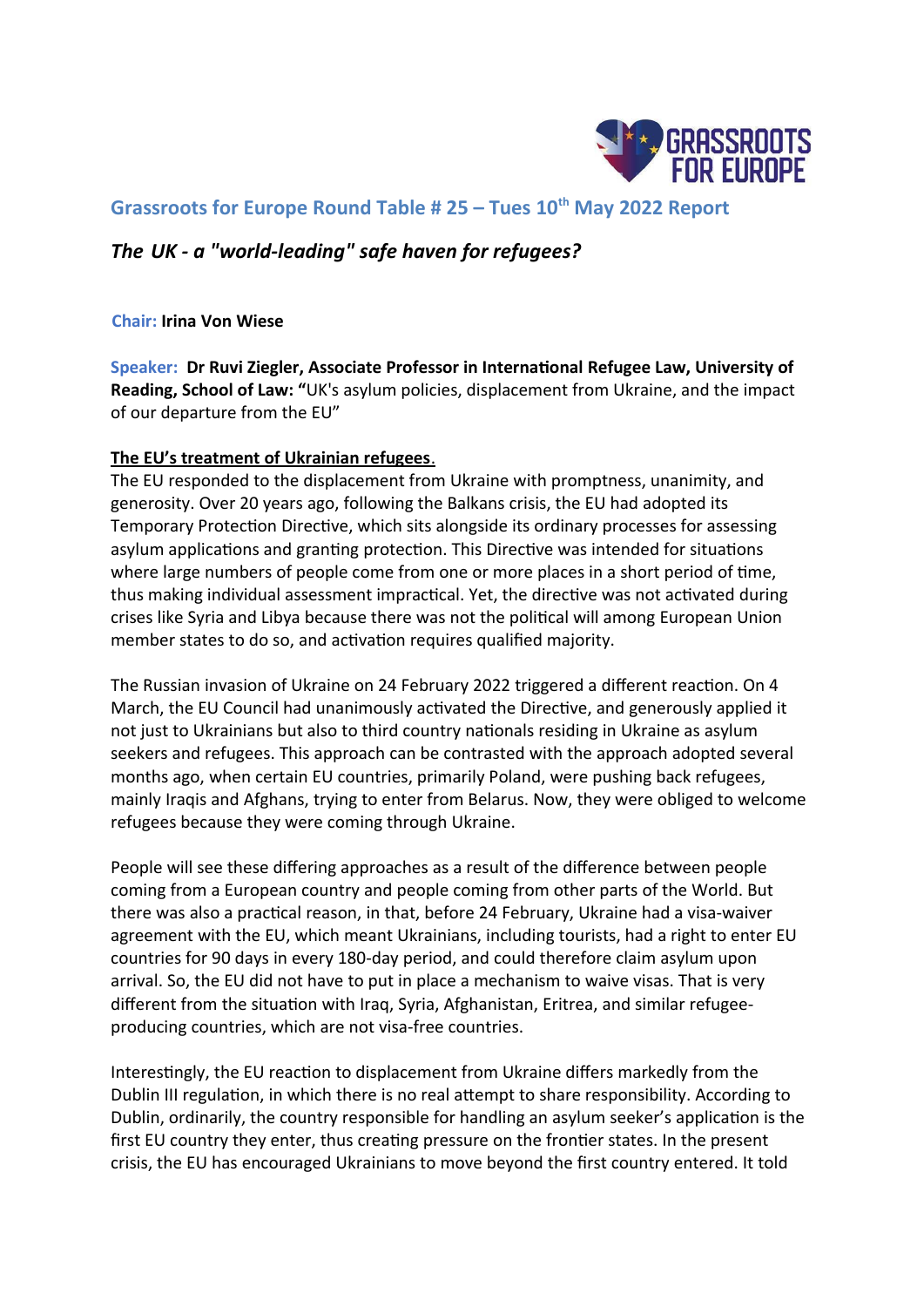Ukrainian refugees they could go to any of the 27 member states and enjoy the same rights under the temporary protection directive for three years, including access to health, education welfare and an immediate right to work. This has led to a degree of responsibility sharing.

### **The UK treatment of Ukrainian refugees**

This contrasts markedly with the UK, for whom Ukraine is not a visa-free country. The UK could have waived its visa requirement to speed up processing applications, especially as there was little chance of mass influx into the UK given the EU's generous response. Indeed the number of Ukrainians coming to Britain is well below the number of UK citizens offering to help under the 'Homes for Ukraine' scheme. Yet the UK had decided not to waive the visa requirements and did not cast these schemes, under which Ukrainians are given immediate right to work, as based on refugee status, perhaps in order to avoid setting a precedent at a time when it pushed through the Nationality and Borders Act, refusing to accept Lords' amendments that would have allowed asylum seekers to work after a six months period.

The UK generally claims to be unable to process claims online from abroad and insists on asylum seekers using "safe and legal routes," but does not create any such routes whilst penalising those coming across the channel irregularly or illegally. But those applying to the UK under the two schemes mentioned above did apply from abroad, and from a 'safe' country, so if Ukrainians can apply from abroad, it is not clear why Afghans and others could not do so too.

## **What the UK loses by its actions**

Ironically, the UK's departure from the EU means that the UK has lost its 'advantage' under Dublin. As an island nation on the edge of Europe, the UK was rarely the first country of entry for asylum seekers, and so received fewer than other similarly sized countries. The UK has lost the right which it had under Dublin to return people to the first EU country of entry (subject to certain exceptions).

Moreover, the Nationality and Borders Act, and specifically the MoU for transferring asylumseekers to Rwanda, which puts LGBTQ+ asylum seekers' life and liberty in danger, and the UK's announced plan to replace the Human Rights Act with a British Bill of Rights which will diverge from the European Convention on Human Rights may lead the British Government to the position of being unable to negotiate a Dublin-like arrangement with European countries, because those countries may not be willing to sign an agreement with a country that breaches international human rights law.

As an overall observation, the UK does seem to be world-leading in one sense - it is rare to find a country that is regressing so dramatically in its treatment of refugees and asylum seekers.

**Speaker: Enver Solomon, Chief Executive of the Refugee Council: "The Impact of differential treatment of refugees: A perspective from frontline refugee work in the UK."**

## **Differential treatment of Ukrainians coming to the UK and to the rest of Europe.**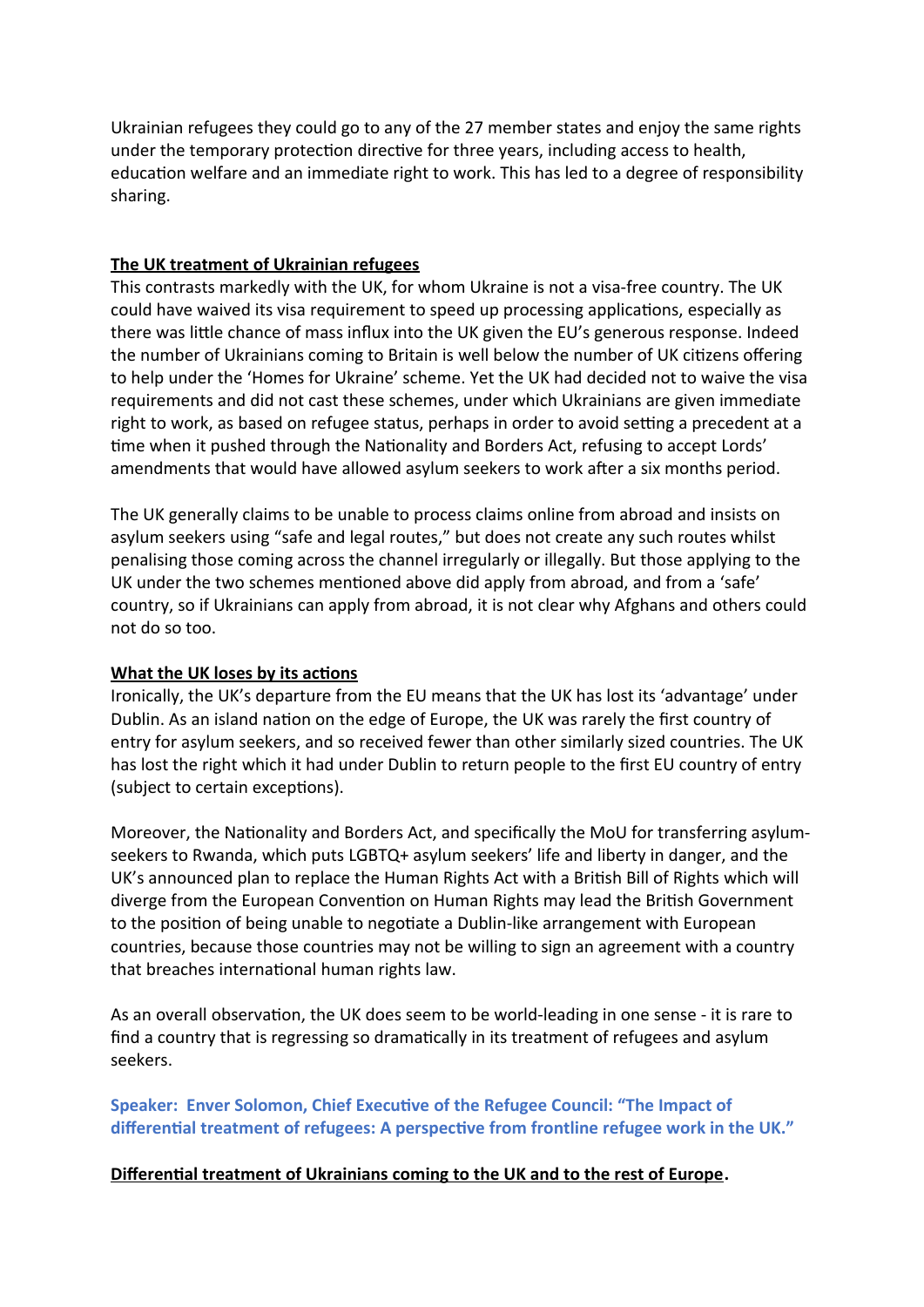Ukrainians desperately fleeing the Russian invasion can just go to Germany, Ireland, Italy, France, or Spain. Germany even has a clear scheme to get people into work as quickly as possible. They don't need a visa, they are welcomed, assigned a host, a place to live, and are supported. In contrast, Ukrainians trying to get to the UK have to apply online, complete a 40-page form, upload documents that need translating, or go on to some Facebook DIY scheme to find a host. The differential treatment is very stark. Some Ukrainians, disheartened by the UK visa scheme, have given up trying to get into the UK. British people who want to welcome them into their homes feel 'stitched up' by the bureaucracy of the visa system, which clearly puts paperwork before people. The UK system is less about showing compassion and more about the British government's ingrained desire to control its borders, regardless of the refugee situation.

There is some merit in saying that the UK's visa scheme is uncapped, but if barriers and mechanisms of control stop people from getting to the UK, it is not, in reality, uncapped. British citizens, who may never before have engaged in refugee issues, are frustrated and angry enough to have protested in front of Parliament about the UK visa scheme. This frustration is a direct result of the government's obsession with "taking back control."

This obsession with having to be seen to be "taking back control" of borders is the driver of the Nationalities and Borders Act and shows why the government imposed the visa route on Ukrainian refugees. The Act differentiates, in a rather sinister fashion, between the ways people get to the UK, describing those coming here through so-called "irregular routes" as "Group 2 refugees." Such second-class refugees have inferior rights to protection under the Refugee Convention. These are people fleeing persecution and civil strife, they have a family member or a connection to the community here already. However, they are penalised and criminalised just because they have no option but to take an unsafe route overland and may even have had to pay people-smugglers. These human beings seeking our protection could face up to four years in prison for having entered the UK "illegally." In addition, the rights to family reunion are being reduced and asylum granted in the UK will only be temporary protection for just 30 months. So, in addition to treating people as if they were criminals, the Act closes down family reunion, which is the main safe route to the UK. The British Home Secretary has said that, in recent years, 40,000 people have come here through a family reunion route, but we calculate that this draconian legislation could almost halve that number going forward.

#### **Impact of the Nationalities and Borders Act on those already in the asylum system**.

100,000 people have been waiting more than six months, with nearly 70,000 waiting over a year, for their asylum application to be decided. The average time to receive a decision on an asylum claim in the UK is over 12 months. The Act will increase delays in the system because of the inadmissibility rules that replaced the Dublin Agreements in January 2021. People will now have to wait to be told whether they have been deemed inadmissible and will be removed. These rules enable the government to send people to Rwanda, for example.

The Rwanda deal is not just "offshoring". It is the wholesale outsourcing of the asylum system. Those sent to Rwanda will no longer be under the jurisdiction of the UK asylum system. Thus, the government is washing its hands of those needing protection and will no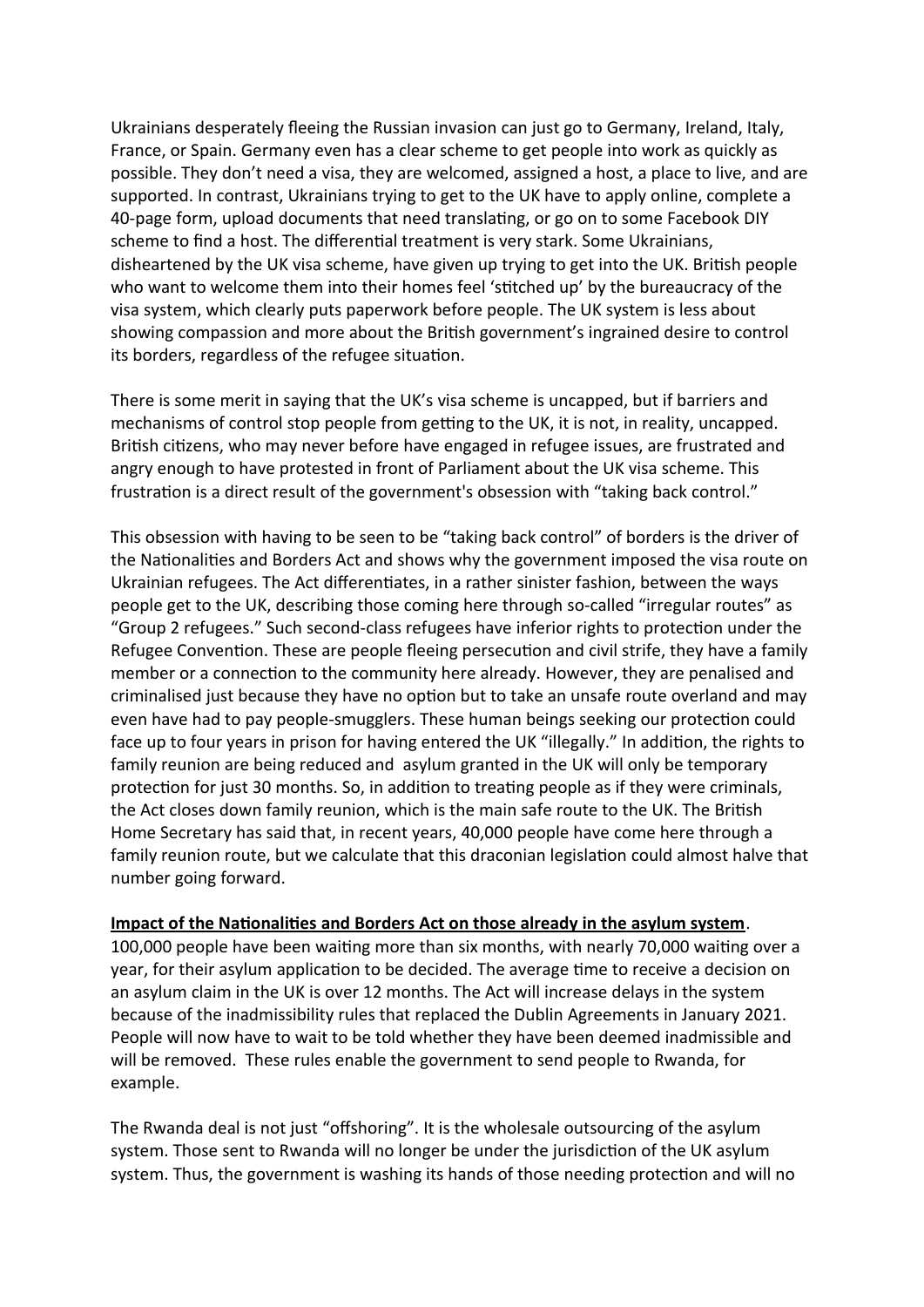longer share responsibility under the Convention. The huge impact on asylum seekers is evident: people are disappearing from the asylum system; young people are increasingly self-harming through fear of being sent to Rwanda.

**Deterrence**. These draconian attempts to "take back control" will not deter those desperate enough to make dangerous journeys to the UK. Indeed, the Permanent Secretary in the Home Office recognises that the Rwandan agreement offered no evidence of deterrence, nor that the bill will deliver the intended outcomes. The government is over-promising and under-delivering, further damaging public trust in the asylum system, and not tackling the problem that it professes it wants to tackle.

A more effective and humane approach than the Rwanda deal would be to start a sensible diplomatic dialogue with the French and the EU about how to deal with a European-wide challenge. Applications for asylum in the UK could be made through joint processing arrangements with other parts of Europe and hotspots around the World. Creating humanitarian pathways to the UK, and a fair, orderly functioning asylum system would act as far greater deterrents. People would then know their claim would be dealt with swiftly, and that they would be supported to return if they did not reach the threshold for protection. These are the elements that will act as a greater deterrent.

One could conclude that, in over-promising and under-delivering, the government cannot "take back control" of its borders.

#### **Questions & Answers**

# **Q: Is the lack of ID cards in the UK, unlike the rest of the EU, the main problem with "illegal immigration?"**

A: It is a factor, but not the main one. Refugees believe they will be given a fair hearing in the UK. Many choose the UK because of the English language, which proportionately more have a basic grasp of before coming, than other EU languages, though francophone country origin refugees tend to stick to France. Others come here due to family connections. ID cards would help the state control who is here and could be susceptible to counterfeiting on the black market.

**Q: Are the speakers aware of the elements in the Online Safety Bill and implications for asylum and immigration, e.g., 28 criminal offences listed?** 

Government intends to remove the profit incentive for people traffickers in its Borders' Bill, hence removing people's right to post adverts aimed at would be migrants, using social media. However, the new On-line Safety Bill could restrict rights of individuals to post opinions in support of refugees online as it currently stands.

**Q: Are refugees being forced into a corner of evasion and hiding by this new legislation?** 

A: There is a real danger of a repeat of the Windrush scandal scenario with EU and other refugees or migrants. Government is all about promoting a "hostile environment." Wendy Williams' report on the Windrush scandal is very instructive.

**Q:What scope is there for pro-EU Grassroots groups to organise and campaign against the injustices of government immigration policy?**